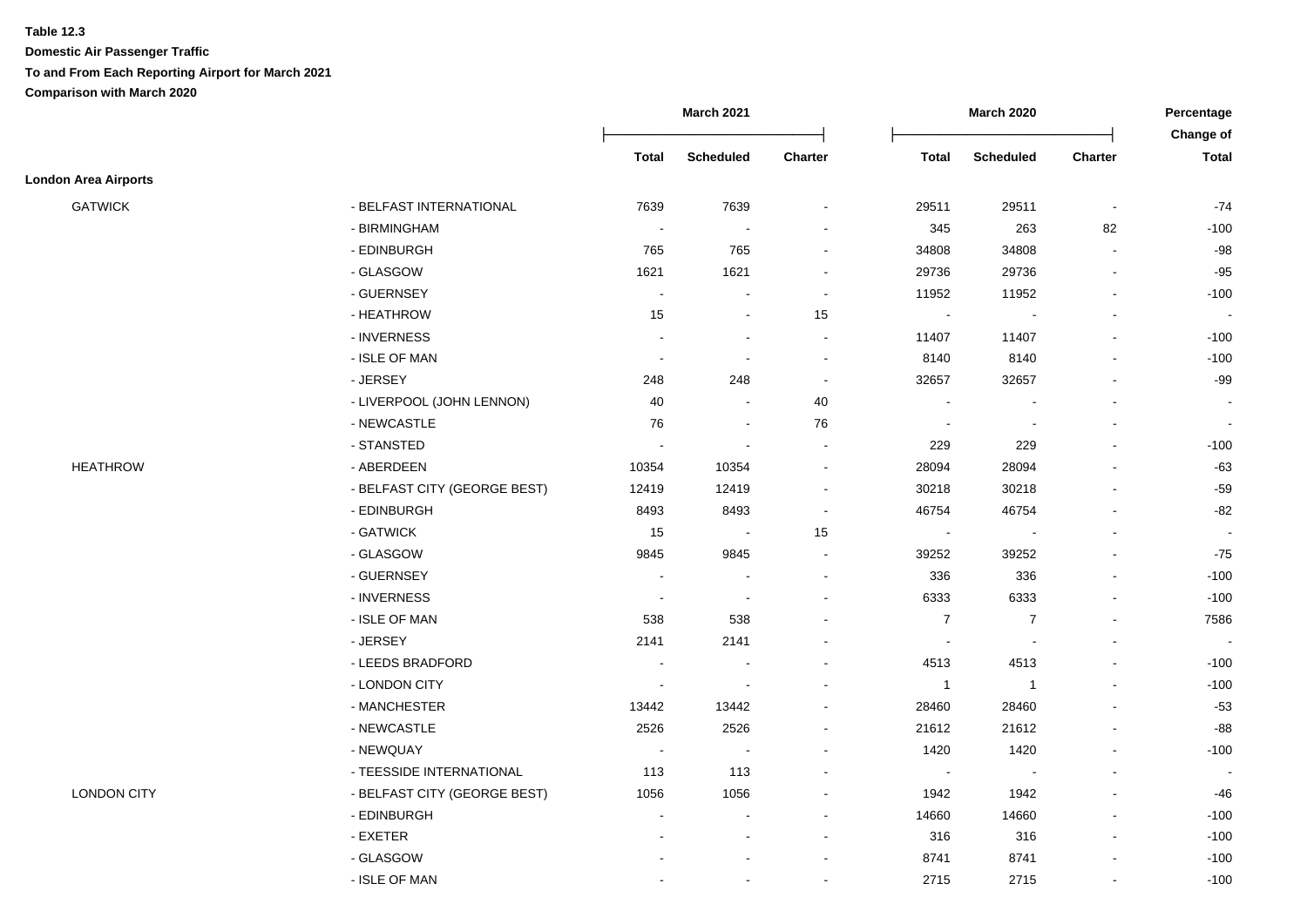|                                   |                              |                          | <b>March 2021</b>        |                          |                | <b>March 2020</b> |                          | Percentage                |
|-----------------------------------|------------------------------|--------------------------|--------------------------|--------------------------|----------------|-------------------|--------------------------|---------------------------|
|                                   |                              | <b>Total</b>             | <b>Scheduled</b>         | <b>Charter</b>           | <b>Total</b>   | <b>Scheduled</b>  | <b>Charter</b>           | Change of<br><b>Total</b> |
| <b>LONDON CITY</b>                | - JERSEY                     | $\sim$                   | $\blacksquare$           | $\overline{\phantom{a}}$ | 585            | 585               | $\blacksquare$           | $-100$                    |
|                                   | - MANCHESTER                 |                          |                          | $\blacksquare$           | 149            | 149               | $\blacksquare$           | $-100$                    |
|                                   | - SOUTHEND                   |                          |                          | $\blacksquare$           | 15             | 15                | $\blacksquare$           | $-100$                    |
| <b>LUTON</b>                      | - ABERDEEN                   | $\sim$                   | ÷,                       | $\overline{\phantom{a}}$ | 4572           | 4572              | $\blacksquare$           | $-100$                    |
|                                   | - BELFAST INTERNATIONAL      | 3733                     | 3733                     | $\overline{\phantom{a}}$ | 16109          | 16109             |                          | $-77$                     |
|                                   | - EDINBURGH                  | 1164                     | 1164                     |                          | 13523          | 13523             |                          | $-91$                     |
|                                   | - GLASGOW                    | 1586                     | 1586                     |                          | 9987           | 9987              |                          | $-84$                     |
|                                   | - INVERNESS                  | $\sim$                   | $\blacksquare$           | $\sim$                   | 5266           | 5266              | $\blacksquare$           | $-100$                    |
|                                   | - JERSEY                     | 188                      | $\sim$                   | 188                      | 549            | 549               | $\blacksquare$           | $-66$                     |
| SOUTHEND                          | - ABERDEEN                   |                          | ÷,                       | $\blacksquare$           | 1239           | 1239              | $\blacksquare$           | $-100$                    |
|                                   | - CARLISLE                   |                          |                          | $\overline{\phantom{a}}$ | 292            | 292               | $\blacksquare$           | $-100$                    |
|                                   | - CITY OF DERRY (EGLINTON)   |                          |                          | $\overline{\phantom{a}}$ | 1894           | 1894              | $\blacksquare$           | $-100$                    |
|                                   | - LONDON CITY                | $\sim$                   | $\overline{\phantom{a}}$ | $\overline{\phantom{a}}$ | 15             | 15                | $\blacksquare$           | $-100$                    |
| <b>STANSTED</b>                   | - BELFAST INTERNATIONAL      | 3961                     | 3961                     | $\sim$                   | 24825          | 24825             | $\blacksquare$           | $-84$                     |
|                                   | - CITY OF DERRY (EGLINTON)   | 1827                     | 1827                     | $\blacksquare$           | $\blacksquare$ | $\blacksquare$    | $\overline{\phantom{a}}$ |                           |
|                                   | - DUNDEE                     | $\sim$                   | $\sim$                   | $\blacksquare$           | 815            | 815               | $\blacksquare$           | $-100$                    |
|                                   | - EDINBURGH                  | 101                      | 101                      | $\blacksquare$           | 14612          | 14612             | $\blacksquare$           | $-99$                     |
|                                   | - GLASGOW                    | 210                      | 210                      | $\sim$                   | 11877          | 11877             | $\blacksquare$           | $-98$                     |
|                                   | - GUERNSEY                   | $\overline{\phantom{a}}$ | $\overline{\phantom{a}}$ | $\sim$                   | 653            | 653               | $\overline{a}$           | $-100$                    |
|                                   | - PRESTWICK                  | 50                       | $\sim$                   | 50                       |                |                   | $\overline{\phantom{a}}$ |                           |
| <b>Total London Area Airports</b> |                              | 84166                    | 83782                    | 384                      | 501136         | 501054            | 82                       | $-83$                     |
| <b>Other Reporting Airports</b>   |                              |                          |                          |                          |                |                   |                          |                           |
| ABERDEEN                          | - BELFAST CITY (GEORGE BEST) |                          |                          |                          | 388            | 388               |                          | $-100$                    |
|                                   | - BIRMINGHAM                 |                          |                          |                          | 1311           | 1311              |                          | $-100$                    |
|                                   | - BRISTOL                    |                          |                          | $\blacksquare$           | 1000           | 1000              | $\blacksquare$           | $-100$                    |
|                                   | - CARDIFF WALES              | $\overline{\phantom{a}}$ |                          | $\blacksquare$           | 44             | 44                | $\blacksquare$           | $-100$                    |
|                                   | - HEATHROW                   | 10339                    | 10339                    | $\blacksquare$           | 27956          | 27956             | $\blacksquare$           | $-63$                     |
|                                   | - HUMBERSIDE                 | 1018                     | 1003                     | 15                       | 836            | 836               | $\blacksquare$           | 22                        |
|                                   | - ISLE OF MAN                | $\blacksquare$           | $\blacksquare$           | $\sim$                   | 178            | $\blacksquare$    | 178                      | $-100$                    |
|                                   | - KIRKWALL                   | 1359                     | 1217                     | 142                      | 2623           | 2623              | $\overline{\phantom{a}}$ | $-48$                     |
|                                   | - LUTON                      | $\overline{\phantom{a}}$ | $\blacksquare$           | $\blacksquare$           | 4566           | 4566              | $\overline{\phantom{a}}$ | $-100$                    |
|                                   | - MANCHESTER                 | 1037                     | 1031                     | $\,6\,$                  | 2697           | 2697              | $\blacksquare$           | $-62$                     |
|                                   | - NEWCASTLE                  | 518                      | 518                      | $\sim$                   | 1525           | 1525              | $\blacksquare$           | -66                       |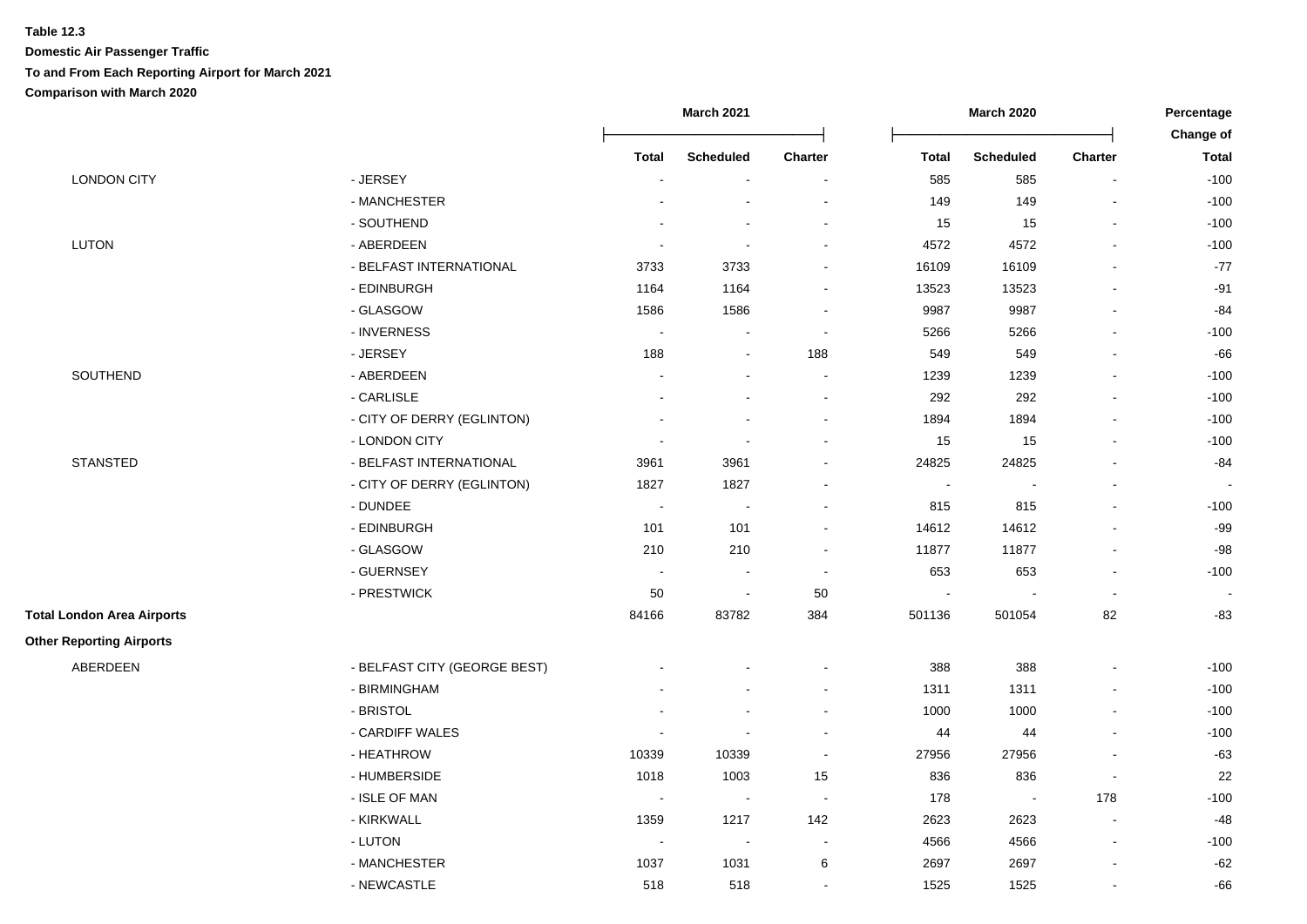|                                   |                               |                          | March 2021               |                          |                          | March 2020               |                | Percentage<br>Change of |
|-----------------------------------|-------------------------------|--------------------------|--------------------------|--------------------------|--------------------------|--------------------------|----------------|-------------------------|
|                                   |                               | <b>Total</b>             | <b>Scheduled</b>         | <b>Charter</b>           | <b>Total</b>             | <b>Scheduled</b>         | <b>Charter</b> | <b>Total</b>            |
| ABERDEEN                          | - NORWICH                     | 1333                     | 1333                     |                          | 2332                     | 2332                     |                | $-43$                   |
|                                   | - SCATSTA                     |                          |                          |                          | 3681                     | $\overline{\phantom{a}}$ | 3681           | $-100$                  |
|                                   | - SOUTHAMPTON                 |                          |                          |                          | 20                       | 20                       |                | $-100$                  |
|                                   | - SOUTHEND                    | $\overline{\phantom{a}}$ | $\overline{\phantom{a}}$ |                          | 1250                     | 1250                     |                | $-100$                  |
|                                   | - SUMBURGH                    | 5781                     | 2942                     | 2839                     | 4537                     | 3336                     | 1201           | 27                      |
|                                   | - TEESSIDE INTERNATIONAL      | 721                      | 721                      | $\overline{\phantom{a}}$ | 802                      | 802                      |                | $-10$                   |
|                                   | - WICK JOHN O GROATS          | $\overline{\phantom{a}}$ |                          | $\sim$                   | 62                       | 62                       |                | $-100$                  |
| <b>ALDERNEY</b>                   | - GUERNSEY                    | 1021                     | 1021                     | $\blacksquare$           | 1180                     | 1180                     |                | $-13$                   |
|                                   | - SOUTHAMPTON                 | $\sim$                   | $\blacksquare$           | $\blacksquare$           | 816                      | 816                      |                | $-100$                  |
| BARRA                             | - GLASGOW                     | 221                      | 221                      | $\overline{a}$           | 689                      | 689                      |                | $-68$                   |
|                                   | $-$ TIREE                     | $\blacksquare$           |                          |                          | 6                        | 6                        |                | $-100$                  |
| <b>BELFAST CITY (GEORGE BEST)</b> | - ABERDEEN                    | $\blacksquare$           | $\sim$                   |                          | 398                      | 398                      |                | $-100$                  |
|                                   | - BIRMINGHAM                  | 1214                     | 1214                     |                          | 2216                     | 2216                     |                | $-45$                   |
|                                   | - CARDIFF WALES               |                          |                          |                          | 353                      | 353                      |                | $-100$                  |
|                                   | - CARLISLE                    |                          |                          |                          | 410                      | 410                      |                | $-100$                  |
|                                   | - EAST MIDLANDS INTERNATIONAL | $\blacksquare$           | $\overline{\phantom{a}}$ |                          | 1121                     | 1121                     |                | $-100$                  |
|                                   | - EDINBURGH                   | 523                      | 523                      |                          | 1086                     | 1086                     |                | $-52$                   |
|                                   | - EXETER                      | 322                      | 322                      |                          | 177                      | 177                      |                | 82                      |
|                                   | - GLASGOW                     | $\blacksquare$           |                          |                          | 972                      | 972                      |                | $-100$                  |
|                                   | - HEATHROW                    | 12335                    | 12335                    |                          | 29941                    | 29941                    |                | $-59$                   |
|                                   | - INVERNESS                   | $\sim$                   | $\sim$                   |                          | 194                      | 194                      |                | $-100$                  |
|                                   | - LEEDS BRADFORD              | 765                      | 765                      | $\overline{a}$           | 1390                     | 1390                     |                | $-45$                   |
|                                   | - LONDON CITY                 | 1123                     | 1123                     |                          | 1831                     | 1831                     |                | $-39$                   |
|                                   | - MANCHESTER                  | 883                      | 883                      |                          | 2365                     | 2365                     |                | $-63$                   |
|                                   | - SOUTHAMPTON                 | $\sim$                   |                          |                          | 886                      | 886                      |                | $-100$                  |
|                                   | - TEESSIDE INTERNATIONAL      |                          |                          |                          | 125                      | 125                      |                | $-100$                  |
| <b>BELFAST INTERNATIONAL</b>      | - BELFAST CITY (GEORGE BEST)  | 136                      | $\overline{\phantom{a}}$ | 136                      |                          |                          |                |                         |
|                                   | - BIGGIN HILL                 | 37                       | $\overline{\phantom{a}}$ | 37                       |                          |                          |                |                         |
|                                   | - BIRMINGHAM                  | 5450                     | 5450                     | $\overline{\phantom{a}}$ | 14694                    | 14694                    |                | $-63$                   |
|                                   | - BRISTOL                     | 2737                     | 2737                     | $\overline{\phantom{a}}$ | 14143                    | 14143                    |                | $-81$                   |
|                                   | - CARDIFF WALES               | 86                       | $\overline{\phantom{a}}$ | 86                       | $\overline{\phantom{a}}$ | $\overline{\phantom{a}}$ |                | $\sim$                  |
|                                   | - EDINBURGH                   | 2617                     | 2617                     | $\overline{\phantom{a}}$ | 16973                    | 16973                    |                | $-85$                   |
|                                   | - GATWICK                     | 7639                     | 7639                     | $\blacksquare$           | 29394                    | 29394                    |                | $-74$                   |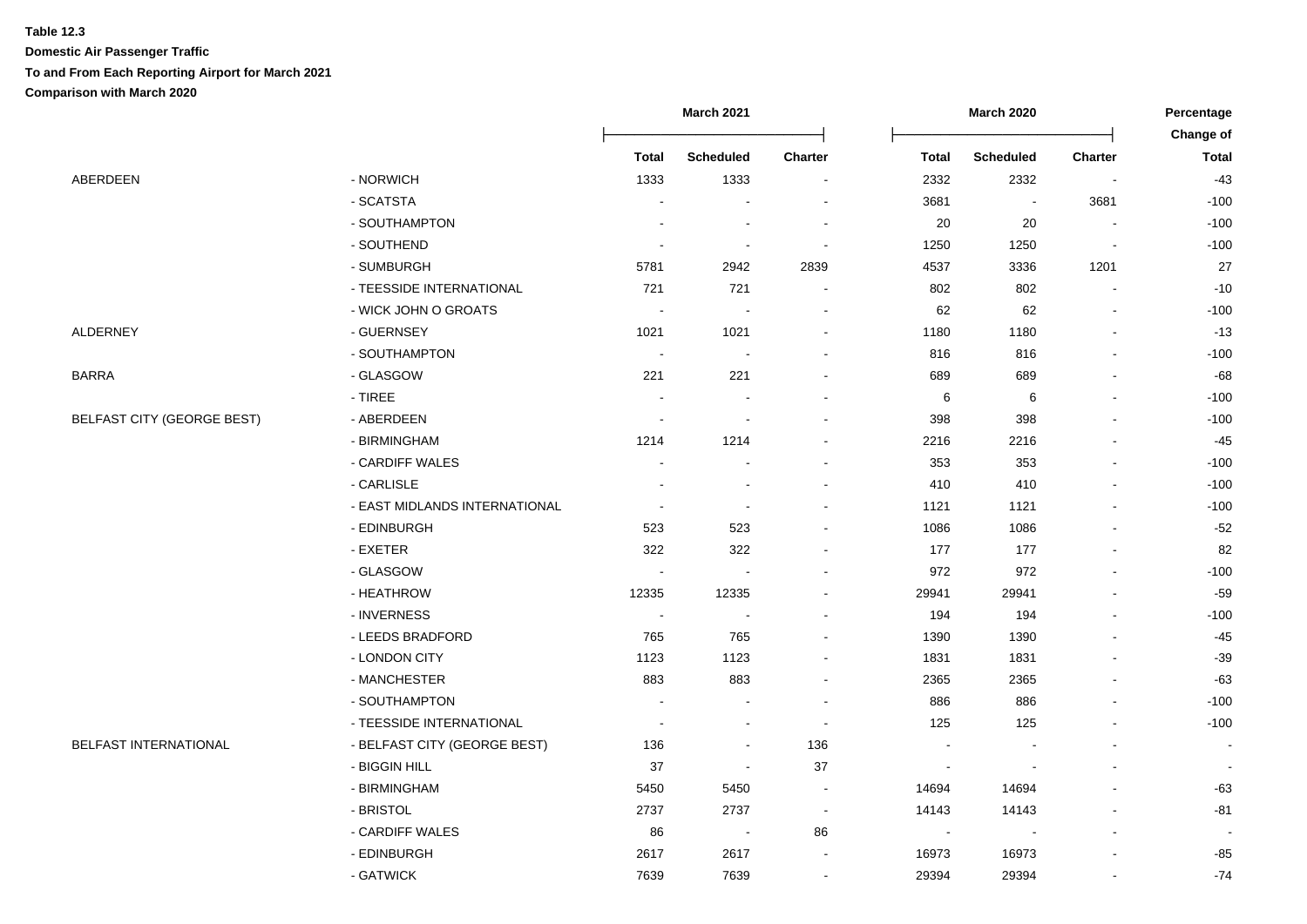|                              |                               |                          | <b>March 2021</b> |                |                          | <b>March 2020</b>        |                          | Percentage                       |
|------------------------------|-------------------------------|--------------------------|-------------------|----------------|--------------------------|--------------------------|--------------------------|----------------------------------|
|                              |                               | <b>Total</b>             | <b>Scheduled</b>  | Charter        | <b>Total</b>             | <b>Scheduled</b>         | <b>Charter</b>           | <b>Change of</b><br><b>Total</b> |
| <b>BELFAST INTERNATIONAL</b> | - GLASGOW                     | 3394                     | 3394              | $\sim$         | 15538                    | 15538                    | $\blacksquare$           | $-78$                            |
|                              | - HEATHROW                    | 136                      | $\blacksquare$    | 136            | 108                      | $\sim$                   | 108                      | 26                               |
|                              | - ISLE OF MAN                 | $\sim$                   | $\blacksquare$    |                | 1092                     | 1092                     |                          | $-100$                           |
|                              | - LIVERPOOL (JOHN LENNON)     | 3769                     | 3769              |                | 30344                    | 30344                    |                          | $-88$                            |
|                              | - LUTON                       | 3733                     | 3733              |                | 16131                    | 16131                    |                          | $-77$                            |
|                              | - MANCHESTER                  | 4937                     | 4937              |                | 20455                    | 20455                    |                          | $-76$                            |
|                              | - NEWCASTLE                   | 2934                     | 2934              |                | 13519                    | 13519                    |                          | $-78$                            |
|                              | - STANSTED                    | 3871                     | 3871              | $\blacksquare$ | 24772                    | 24772                    |                          | -84                              |
| <b>BENBECULA</b>             | - GLASGOW                     | 470                      | 470               | $\blacksquare$ | 1253                     | 1253                     |                          | $-62$                            |
|                              | - ISLAY                       | 16                       | 16                |                |                          |                          |                          |                                  |
|                              | - STORNOWAY                   | 281                      | 281               | $\sim$         | 500                      | 500                      |                          | -44                              |
| BIGGIN HILL                  | - BELFAST INTERNATIONAL       | 72                       | $\blacksquare$    | 72             |                          |                          |                          |                                  |
|                              | - LIVERPOOL (JOHN LENNON)     | 35                       | ä,                | 35             |                          |                          |                          | $\sim$                           |
|                              | - MANCHESTER                  | 40                       | $\sim$            | 40             | $\overline{\phantom{a}}$ | $\overline{\phantom{a}}$ |                          | $\sim$                           |
| BIRMINGHAM                   | - ABERDEEN                    | $\overline{a}$           | $\sim$            | $\overline{a}$ | 1356                     | 1356                     |                          | $-100$                           |
|                              | - BELFAST CITY (GEORGE BEST)  | 1222                     | 1222              |                | 2242                     | 2242                     |                          | $-45$                            |
|                              | - BELFAST INTERNATIONAL       | 5397                     | 5397              |                | 14618                    | 14618                    |                          | $-63$                            |
|                              | - BRISTOL                     |                          |                   |                | 18                       | 18                       |                          | $-100$                           |
|                              | - EDINBURGH                   |                          |                   |                | 2599                     | 2599                     |                          | $-100$                           |
|                              | - GLASGOW                     |                          |                   | $\blacksquare$ | 2185                     | 2185                     |                          | $-100$                           |
|                              | - GUERNSEY                    | 6                        |                   | 6              | 272                      | 272                      |                          | $-98$                            |
|                              | - INVERNESS                   |                          |                   | $\blacksquare$ | 207                      | 207                      |                          | $-100$                           |
|                              | - ISLE OF MAN                 |                          |                   |                | 301                      | 301                      |                          | $-100$                           |
|                              | - JERSEY                      |                          |                   |                | 795                      | 795                      | $\overline{\phantom{a}}$ | $-100$                           |
|                              | - MANCHESTER                  |                          |                   | $\blacksquare$ | 158                      | $\overline{\phantom{a}}$ | 158                      | $-100$                           |
| <b>BOURNEMOUTH</b>           | - LIVERPOOL (JOHN LENNON)     |                          |                   |                | 96                       | $\sim$                   | 96                       | $-100$                           |
| <b>BRISTOL</b>               | - ABERDEEN                    |                          |                   |                | 990                      | 990                      |                          | $-100$                           |
|                              | - BELFAST INTERNATIONAL       | 2737                     | 2737              |                | 13996                    | 13996                    |                          | $-80$                            |
|                              | - BIRMINGHAM                  |                          |                   |                | 14                       | 14                       |                          | $-100$                           |
|                              | - EAST MIDLANDS INTERNATIONAL | $\overline{\phantom{a}}$ |                   |                | 126                      | $\overline{a}$           | 126                      | $-100$                           |
|                              | - EDINBURGH                   | 1698                     | 1698              |                | 20065                    | 20065                    |                          | $-92$                            |
|                              | - GLASGOW                     | 1423                     | 1423              |                | 15808                    | 15808                    |                          | $-91$                            |
|                              | - GUERNSEY                    |                          | $\blacksquare$    |                | 798                      | 798                      |                          | $-100$                           |
|                              |                               |                          |                   |                |                          |                          |                          |                                  |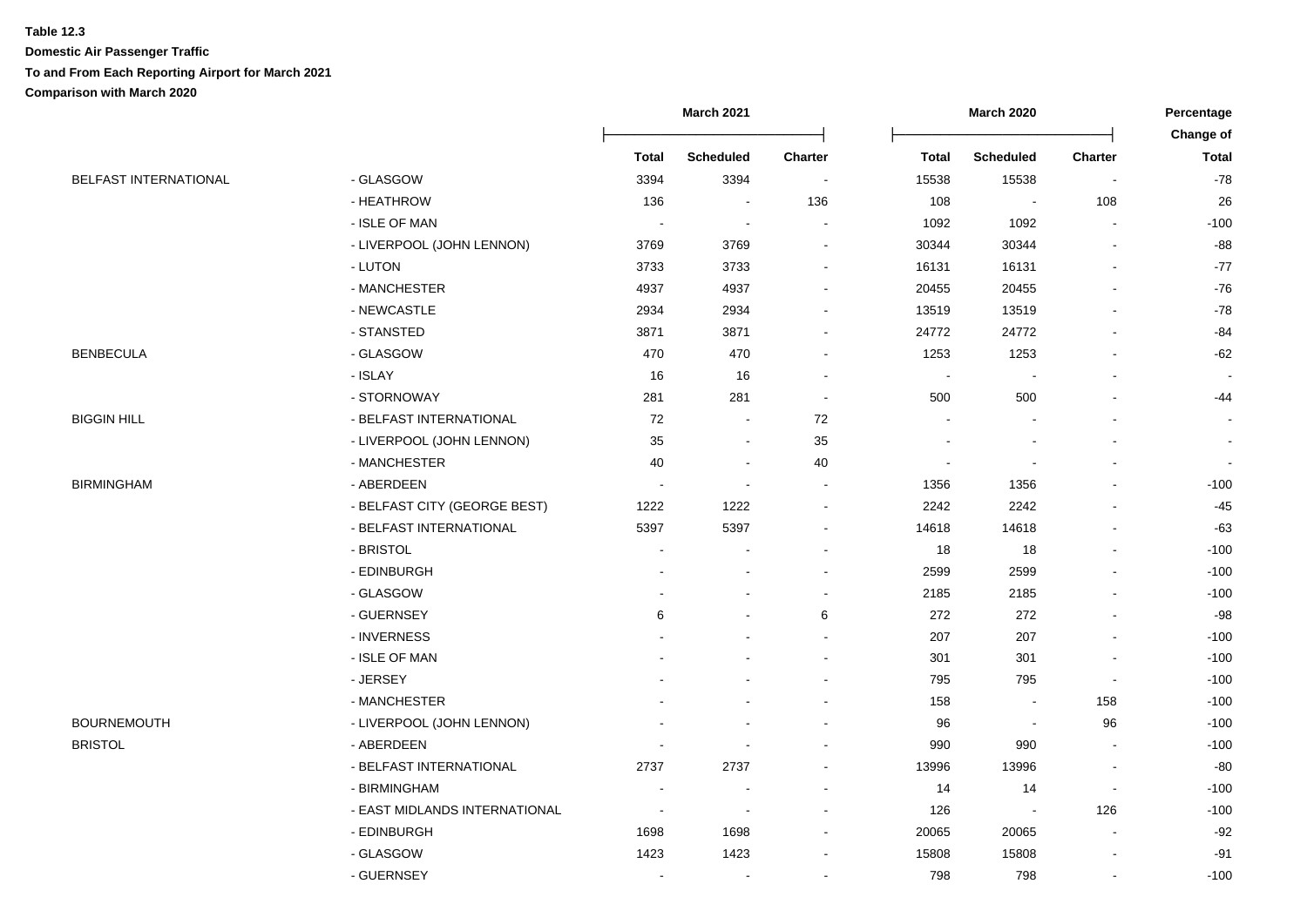|                             |                              |       | <b>March 2021</b>        |                          |                          | <b>March 2020</b>        |                          | Percentage     |
|-----------------------------|------------------------------|-------|--------------------------|--------------------------|--------------------------|--------------------------|--------------------------|----------------|
|                             |                              |       |                          |                          |                          |                          |                          | Change of      |
|                             |                              | Total | <b>Scheduled</b>         | <b>Charter</b>           | <b>Total</b>             | <b>Scheduled</b>         | <b>Charter</b>           | <b>Total</b>   |
| <b>BRISTOL</b>              | - HAWARDEN                   | J.    | $\blacksquare$           | $\blacksquare$           | 181                      | $\blacksquare$           | 181                      | $-100$         |
|                             | - INVERNESS                  |       |                          | $\overline{\phantom{a}}$ | 3405                     | 3405                     | $\overline{\phantom{a}}$ | $-100$         |
|                             | - ISLE OF MAN                |       |                          | ÷                        | 1559                     | 1559                     |                          | $-100$         |
|                             | - JERSEY                     |       |                          |                          | 1068                     | 1068                     |                          | $-100$         |
|                             | - NEWCASTLE                  |       |                          |                          | 8951                     | 8951                     |                          | $-100$         |
| CAMPBELTOWN                 | - GLASGOW                    | 100   | 100                      |                          | 311                      | 311                      |                          | $-68$          |
|                             | - TIREE                      |       | $\blacksquare$           |                          | 10                       | 10                       | $\overline{a}$           | $-100$         |
| <b>CARDIFF WALES</b>        | - ABERDEEN                   |       |                          | ÷                        | 41                       | 14                       | 27                       | $-100$         |
|                             | - ANGLESEY (VALLEY)          |       |                          | $\overline{\phantom{a}}$ | 579                      | 579                      | $\blacksquare$           | $-100$         |
|                             | - BELFAST CITY (GEORGE BEST) |       | $\overline{\phantom{a}}$ | $\overline{\phantom{a}}$ | 353                      | 353                      | $\blacksquare$           | $-100$         |
|                             | - BELFAST INTERNATIONAL      | 101   | $\blacksquare$           | 101                      | $\blacksquare$           |                          |                          | $\blacksquare$ |
|                             | - BOURNEMOUTH                | 69    | $\blacksquare$           | 69                       | $\overline{\phantom{a}}$ | $\overline{\phantom{a}}$ | $\blacksquare$           | $\sim$         |
|                             | - DONCASTER SHEFFIELD        | 30    | $\blacksquare$           | $30\,$                   | $\blacksquare$           | $\sim$                   | $\blacksquare$           | $\blacksquare$ |
|                             | - EDINBURGH                  | 168   | $\sim$                   | 168                      | 1136                     | 1088                     | 48                       | $-85$          |
|                             | - GLASGOW                    | 173   | $\blacksquare$           | 173                      | 817                      | 817                      | $\overline{\phantom{a}}$ | $-79$          |
|                             | - JERSEY                     |       | $\sim$                   | $\overline{\phantom{a}}$ | 110                      | 110                      |                          | $-100$         |
|                             | - MANCHESTER                 | 89    | $\sim$                   | 89                       |                          |                          |                          | $\sim$         |
|                             | - NEWCASTLE                  | 16    | $\blacksquare$           | 16                       | $\overline{\phantom{a}}$ | $\overline{\phantom{a}}$ |                          | $\blacksquare$ |
|                             | - TEESSIDE INTERNATIONAL     | 64    | $\blacksquare$           | 64                       | 115                      | 115                      |                          | -44            |
| CITY OF DERRY (EGLINTON)    | - EDINBURGH                  |       |                          | $\sim$                   | 3715                     | 3715                     |                          | $-100$         |
|                             | - GLASGOW                    |       |                          | $\overline{a}$           | 603                      | 603                      |                          | $-100$         |
|                             | - LIVERPOOL (JOHN LENNON)    |       |                          | $\blacksquare$           | 3449                     | 3449                     |                          | $-100$         |
|                             | - SOUTHEND                   |       | $\overline{\phantom{a}}$ | $\blacksquare$           | 2138                     | 2138                     |                          | $-100$         |
|                             | - STANSTED                   | 1831  | 1831                     | $\sim$                   | $\blacksquare$           | $\sim$                   |                          | $\sim$         |
| DONCASTER SHEFFIELD         | - BOURNEMOUTH                | 39    | $\blacksquare$           | 39                       | $\mathbf{r}$             | $\sim$                   |                          | $\sim$         |
|                             | - CARDIFF WALES              | 30    | $\sim$                   | 30                       | $\blacksquare$           | $\overline{a}$           | $\overline{\phantom{a}}$ | $\overline{a}$ |
|                             | - EDINBURGH                  |       | $\sim$                   | $\sim$                   | 74                       | 74                       | $\overline{a}$           | $-100$         |
|                             | - NORWICH                    | 70    | $\sim$                   | $70\,$                   | 72                       | $\overline{\phantom{a}}$ | 72                       | $-3$           |
|                             | - SOUTHAMPTON                | 39    | $\blacksquare$           | 39                       |                          | $\overline{\phantom{a}}$ |                          |                |
| <b>DUNDEE</b>               | - STANSTED                   |       |                          | $\blacksquare$           | 814                      | 814                      |                          | $-100$         |
| EAST MIDLANDS INTERNATIONAL | - BELFAST CITY (GEORGE BEST) |       |                          | $\blacksquare$           | 1123                     | 1123                     | $\overline{\phantom{a}}$ | $-100$         |
|                             | - BIRMINGHAM                 |       |                          | $\sim$                   | 14                       | 14                       | $\overline{\phantom{a}}$ | $-100$         |
|                             | - EDINBURGH                  |       |                          | $\blacksquare$           | 2373                     | 2373                     |                          | $-100$         |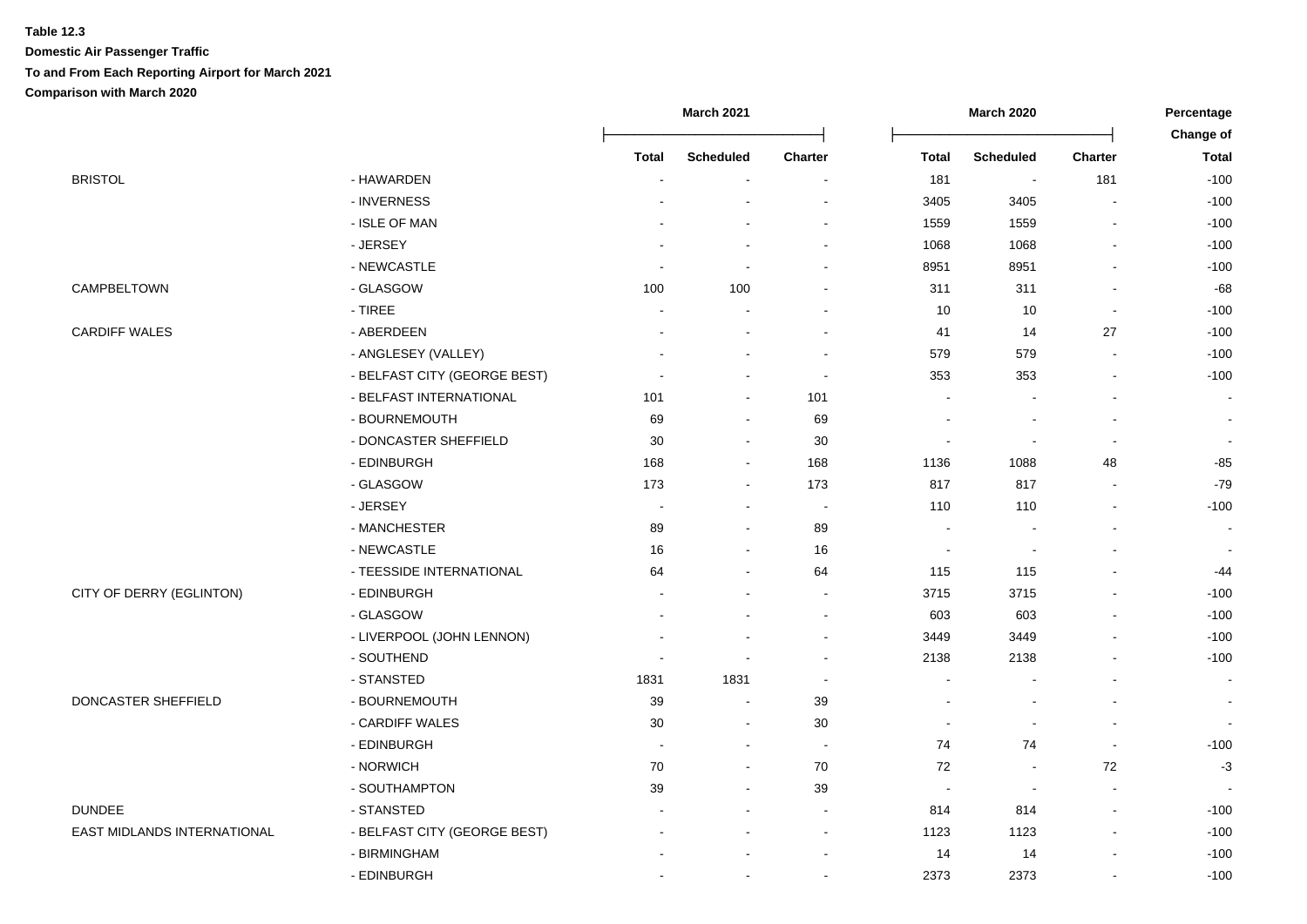|                             |                               |                          | <b>March 2021</b>        |                          |              | <b>March 2020</b> |                          | Percentage   |
|-----------------------------|-------------------------------|--------------------------|--------------------------|--------------------------|--------------|-------------------|--------------------------|--------------|
|                             |                               |                          |                          |                          |              |                   |                          | Change of    |
|                             |                               | <b>Total</b>             | <b>Scheduled</b>         | <b>Charter</b>           | <b>Total</b> | <b>Scheduled</b>  | <b>Charter</b>           | <b>Total</b> |
| EAST MIDLANDS INTERNATIONAL | - GLASGOW                     | $\blacksquare$           | $\overline{\phantom{a}}$ | $\blacksquare$           | 1990         | 1990              | $\blacksquare$           | $-100$       |
|                             | - GUERNSEY                    |                          |                          |                          | 652          | 652               |                          | $-100$       |
|                             | - JERSEY                      |                          |                          |                          | 390          | 390               |                          | $-100$       |
| <b>EDINBURGH</b>            | - BELFAST CITY (GEORGE BEST)  | 523                      | 523                      |                          | 1099         | 1099              |                          | $-52$        |
|                             | - BELFAST INTERNATIONAL       | 2617                     | 2617                     |                          | 16975        | 16975             |                          | $-85$        |
|                             | - BIRMINGHAM                  | $\overline{\phantom{a}}$ |                          |                          | 2562         | 2562              |                          | $-100$       |
|                             | - BRISTOL                     | 1700                     | 1700                     | $\overline{\phantom{a}}$ | 19977        | 19977             |                          | $-91$        |
|                             | - CARDIFF WALES               | 174                      | $\blacksquare$           | 174                      | 1122         | 1074              | 48                       | $-84$        |
|                             | - CITY OF DERRY (EGLINTON)    |                          |                          | $\sim$                   | 3716         | 3716              | $\sim$                   | $-100$       |
|                             | - EAST MIDLANDS INTERNATIONAL |                          |                          | $\blacksquare$           | 2361         | 2361              | $\blacksquare$           | $-100$       |
|                             | - EXETER                      |                          |                          |                          | 470          | 470               | $\overline{a}$           | $-100$       |
|                             | - GATWICK                     | 764                      | 764                      |                          | 34868        | 34868             |                          | $-98$        |
|                             | - HEATHROW                    | 8493                     | 8493                     |                          | 46754        | 46754             | $\blacksquare$           | -82          |
|                             | - ISLE OF MAN                 |                          |                          |                          | 452          | 452               | $\blacksquare$           | $-100$       |
|                             | - JERSEY                      |                          |                          |                          | 1204         | 1204              |                          | $-100$       |
|                             | - KIRKWALL                    |                          |                          |                          | 1938         | 1938              |                          | $-100$       |
|                             | - LONDON CITY                 |                          |                          |                          | 14608        | 14608             |                          | $-100$       |
|                             | - LUTON                       | 1162                     | 1162                     |                          | 13520        | 13520             |                          | $-91$        |
|                             | - MANCHESTER                  |                          |                          |                          | 1009         | 1009              | $\overline{a}$           | $-100$       |
|                             | - NORWICH                     |                          |                          | $\blacksquare$           | 1019         | 1019              |                          | $-100$       |
|                             | - PRESTWICK                   | 54                       | $\overline{\phantom{a}}$ | 54                       |              |                   |                          |              |
|                             | - SOUTHAMPTON                 | $\sim$                   | $\sim$                   | $\blacksquare$           | 1488         | 1488              |                          | $-100$       |
|                             | - STANSTED                    | 101                      | 101                      | $\sim$                   | 14646        | 14646             |                          | $-99$        |
|                             | - STORNOWAY                   | $\sim$                   | $\blacksquare$           |                          | 914          | 914               | $\blacksquare$           | $-100$       |
|                             | - SUMBURGH                    | 83                       | 83                       |                          | 1534         | 1534              |                          | $-95$        |
|                             | - WICK JOHN O GROATS          | $\blacksquare$           | $\sim$                   |                          | 345          | 345               |                          | $-100$       |
| <b>EXETER</b>               | - BELFAST CITY (GEORGE BEST)  | 323                      | 323                      |                          | 180          | 180               |                          | 79           |
|                             | - CARDIFF WALES               |                          |                          |                          | 10           | 10                | $\sim$                   | $-100$       |
|                             | - EDINBURGH                   |                          |                          |                          | 458          | 458               |                          | $-100$       |
|                             | - GLASGOW                     |                          |                          |                          | 185          | 185               | $\overline{\phantom{a}}$ | $-100$       |
|                             | - GUERNSEY                    |                          |                          |                          | 408          | 383               | 25                       | $-100$       |
|                             | - ISLES OF SCILLY (ST.MARYS)  |                          |                          |                          | 37           | 37                | $\blacksquare$           | $-100$       |
|                             | - JERSEY                      |                          | $\sim$                   | $\blacksquare$           | 542          | 493               | 49                       | $-100$       |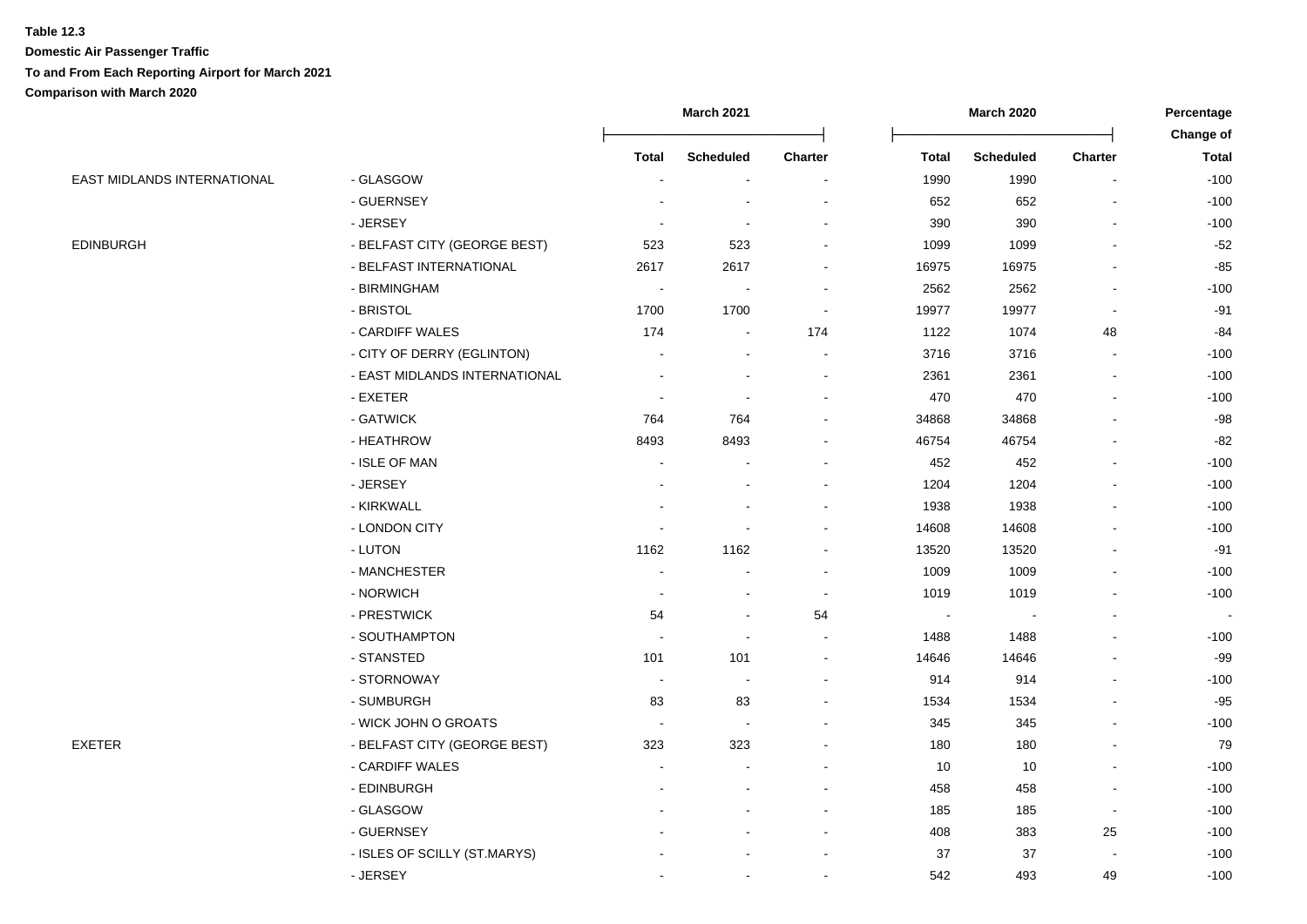|                 |                               |                          | <b>March 2021</b>        |                          |                | <b>March 2020</b> |                | Percentage   |
|-----------------|-------------------------------|--------------------------|--------------------------|--------------------------|----------------|-------------------|----------------|--------------|
|                 |                               |                          |                          |                          |                |                   |                | Change of    |
|                 |                               | <b>Total</b>             | <b>Scheduled</b>         | <b>Charter</b>           | <b>Total</b>   | <b>Scheduled</b>  | <b>Charter</b> | <b>Total</b> |
| EXETER          | - LONDON CITY                 | $\overline{\phantom{a}}$ | $\overline{\phantom{a}}$ |                          | 301            | 301               |                | $-100$       |
|                 | - MANCHESTER                  |                          |                          |                          | 1319           | 1319              | ٠              | $-100$       |
|                 | - NEWCASTLE                   |                          | $\overline{\phantom{a}}$ |                          | 377            | 377               | L,             | $-100$       |
| GLASGOW         | - BARRA                       | 244                      | 244                      |                          | 686            | 686               |                | $-64$        |
|                 | - BELFAST CITY (GEORGE BEST)  |                          |                          |                          | 977            | 977               |                | $-100$       |
|                 | - BELFAST INTERNATIONAL       | 3421                     | 3421                     |                          | 15518          | 15518             |                | $-78$        |
|                 | - BENBECULA                   | 195                      | 195                      |                          | 1292           | 1292              |                | $-85$        |
|                 | - BIRMINGHAM                  |                          |                          |                          | 2101           | 2101              |                | $-100$       |
|                 | - BRISTOL                     | 1423                     | 1423                     |                          | 15820          | 15820             |                | $-91$        |
|                 | - CAMPBELTOWN                 | 110                      | 110                      | $\sim$                   | 313            | 313               |                | $-65$        |
|                 | - CARDIFF WALES               | 172                      | $\blacksquare$           | 172                      | 800            | 800               |                | $-78$        |
|                 | - CITY OF DERRY (EGLINTON)    | $\blacksquare$           | $\overline{\phantom{0}}$ | $\overline{\phantom{a}}$ | 608            | 608               | $\overline{a}$ | $-100$       |
|                 | - EAST MIDLANDS INTERNATIONAL |                          | $\blacksquare$           | $\sim$                   | 2012           | 2012              | L,             | $-100$       |
|                 | - EXETER                      |                          |                          |                          | 185            | 185               | ٠              | $-100$       |
|                 | - GATWICK                     | 1621                     | 1621                     |                          | 29775          | 29775             |                | $-95$        |
|                 | - HEATHROW                    | 9851                     | 9851                     |                          | 39243          | 39243             |                | $-75$        |
|                 | - INVERNESS                   | 27                       | 27                       |                          |                |                   | $\blacksquare$ | $\sim$       |
|                 | - ISLAY                       | 296                      | 296                      |                          | 1324           | 1324              |                | $-78$        |
|                 | - JERSEY                      | 208                      | 208                      |                          | 945            | 945               |                | $-78$        |
|                 | - KIRKWALL                    |                          |                          |                          | 858            | 858               |                | $-100$       |
|                 | - LONDON CITY                 |                          | $\blacksquare$           |                          | 8760           | 8760              |                | $-100$       |
|                 | - LUTON                       | 1586                     | 1586                     |                          | 9987           | 9987              |                | $-84$        |
|                 | - NORWICH                     | $\sqrt{2}$               | $\blacksquare$           | $\overline{\mathbf{c}}$  | $\blacksquare$ | $\blacksquare$    |                |              |
|                 | - SOUTHAMPTON                 | 15                       | 15                       | $\sim$                   | 1580           | 1580              | L,             | $-99$        |
|                 | - STANSTED                    | 210                      | 210                      |                          | 11913          | 11913             |                | $-98$        |
|                 | - STORNOWAY                   | 1373                     | 1373                     |                          | 3740           | 3740              |                | $-63$        |
|                 | - SUMBURGH                    |                          |                          |                          | 888            | 888               |                | $-100$       |
|                 | $-$ TIREE                     | 158                      | 158                      |                          | 637            | 637               |                | $-75$        |
| <b>GUERNSEY</b> | - ALDERNEY                    | 1021                     | 1021                     |                          | 1196           | 1196              |                | $-15$        |
|                 | - BIRMINGHAM                  | 4                        | $\sim$                   | 4                        | 496            | 496               |                | $-99$        |
|                 | - BRISTOL                     |                          |                          |                          | 873            | 873               | L,             | $-100$       |
|                 | - EAST MIDLANDS INTERNATIONAL |                          |                          |                          | 638            | 638               |                | $-100$       |
|                 | - EXETER                      |                          | $\blacksquare$           |                          | 449            | 449               |                | $-100$       |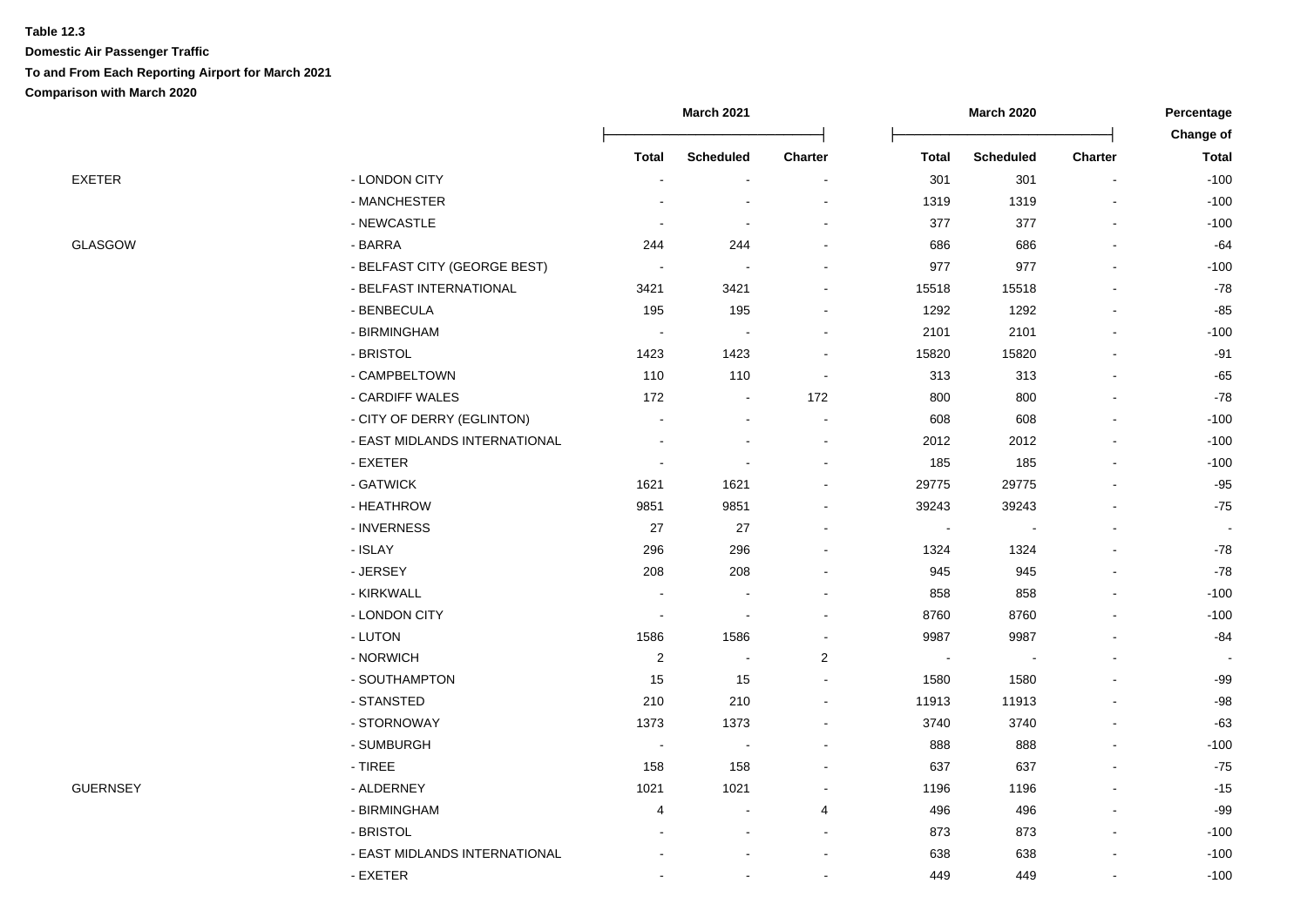|                           |                                                                                                                                                                             |                                         |                                                            |                       |                                                                                 |                                                                                                          | Percentage<br>Change of  |
|---------------------------|-----------------------------------------------------------------------------------------------------------------------------------------------------------------------------|-----------------------------------------|------------------------------------------------------------|-----------------------|---------------------------------------------------------------------------------|----------------------------------------------------------------------------------------------------------|--------------------------|
|                           |                                                                                                                                                                             |                                         |                                                            |                       |                                                                                 |                                                                                                          | <b>Total</b>             |
|                           | $\overline{\phantom{a}}$                                                                                                                                                    |                                         |                                                            |                       |                                                                                 |                                                                                                          | $-100$                   |
|                           |                                                                                                                                                                             |                                         |                                                            |                       |                                                                                 |                                                                                                          | $-100$                   |
|                           |                                                                                                                                                                             |                                         |                                                            |                       |                                                                                 |                                                                                                          | $-98$                    |
|                           |                                                                                                                                                                             |                                         |                                                            |                       |                                                                                 |                                                                                                          | $-100$                   |
|                           |                                                                                                                                                                             |                                         |                                                            |                       |                                                                                 |                                                                                                          | $-78$                    |
|                           | $\overline{\phantom{a}}$                                                                                                                                                    |                                         |                                                            |                       |                                                                                 |                                                                                                          | $-100$                   |
|                           |                                                                                                                                                                             |                                         |                                                            |                       |                                                                                 |                                                                                                          | $-41$                    |
|                           | $\sim$                                                                                                                                                                      | $\blacksquare$                          |                                                            |                       |                                                                                 |                                                                                                          | $-100$                   |
|                           |                                                                                                                                                                             |                                         |                                                            |                       |                                                                                 |                                                                                                          |                          |
|                           |                                                                                                                                                                             |                                         |                                                            |                       |                                                                                 |                                                                                                          | $-100$                   |
| - BIRMINGHAM              |                                                                                                                                                                             |                                         |                                                            | 215                   | 215                                                                             |                                                                                                          | $-100$                   |
| - BRISTOL                 |                                                                                                                                                                             |                                         |                                                            | 3379                  | 3379                                                                            | $\blacksquare$                                                                                           | $-100$                   |
| - GATWICK                 |                                                                                                                                                                             |                                         |                                                            | 11370                 | 11370                                                                           |                                                                                                          | $-100$                   |
| - HEATHROW                |                                                                                                                                                                             |                                         |                                                            | 6311                  | 6311                                                                            |                                                                                                          | $-100$                   |
| - KIRKWALL                |                                                                                                                                                                             |                                         |                                                            | 678                   | 678                                                                             |                                                                                                          | $-100$                   |
| - LUTON                   |                                                                                                                                                                             |                                         |                                                            | 5260                  | 5260                                                                            |                                                                                                          | $-100$                   |
| - MANCHESTER              |                                                                                                                                                                             |                                         |                                                            | 2072                  | 2072                                                                            |                                                                                                          | $-100$                   |
| - STORNOWAY               | 473                                                                                                                                                                         | 473                                     |                                                            | 1427                  | 1427                                                                            |                                                                                                          | $-67$                    |
| - SUMBURGH                | 3                                                                                                                                                                           | 3                                       |                                                            |                       |                                                                                 |                                                                                                          |                          |
| - BENBECULA               | 4                                                                                                                                                                           | 4                                       |                                                            |                       |                                                                                 |                                                                                                          | $\overline{\phantom{a}}$ |
| - COLONSAY                | 2                                                                                                                                                                           | $\overline{2}$                          |                                                            | 6                     | 6                                                                               |                                                                                                          | $-67$                    |
| - GLASGOW                 | 286                                                                                                                                                                         | 286                                     |                                                            | 1270                  | 1270                                                                            |                                                                                                          | $-77$                    |
| - OBAN (NORTH CONNEL)     |                                                                                                                                                                             |                                         |                                                            | 8                     | 8                                                                               | $\overline{\phantom{a}}$                                                                                 | $-100$                   |
| - ABERDEEN                |                                                                                                                                                                             |                                         |                                                            | 178                   | $\overline{\phantom{a}}$                                                        | 178                                                                                                      | $-100$                   |
| - BELFAST INTERNATIONAL   |                                                                                                                                                                             |                                         |                                                            | 1074                  | 1074                                                                            | $\blacksquare$                                                                                           | $-100$                   |
| - BIRMINGHAM              |                                                                                                                                                                             |                                         |                                                            | 301                   | 301                                                                             |                                                                                                          | $-100$                   |
| - BRISTOL                 |                                                                                                                                                                             |                                         |                                                            | 1555                  | 1555                                                                            |                                                                                                          | $-100$                   |
| - EDINBURGH               |                                                                                                                                                                             |                                         |                                                            | 450                   | 450                                                                             |                                                                                                          | $-100$                   |
| - GATWICK                 |                                                                                                                                                                             |                                         |                                                            | 8012                  | 8012                                                                            |                                                                                                          | $-100$                   |
| - HEATHROW                | 535                                                                                                                                                                         | 535                                     |                                                            | 6                     | 6                                                                               |                                                                                                          | 8817                     |
| - LIVERPOOL (JOHN LENNON) | 866                                                                                                                                                                         | 866                                     |                                                            | 9796                  | 9796                                                                            |                                                                                                          | $-91$                    |
| - LONDON CITY             |                                                                                                                                                                             |                                         |                                                            | 2827                  | 2827                                                                            |                                                                                                          | $-100$                   |
| - MANCHESTER              | 183                                                                                                                                                                         | 183                                     |                                                            | 1612                  | 1612                                                                            |                                                                                                          | $-89$                    |
|                           | - GATWICK<br>- HEATHROW<br>- JERSEY<br>- MANCHESTER<br>- SOUTHAMPTON<br>- STANSTED<br>- ABERDEEN<br>- NEWCASTLE<br>- TEESSIDE INTERNATIONAL<br>- BELFAST CITY (GEORGE BEST) | <b>Total</b><br>61<br>1257<br>447<br>42 | <b>March 2021</b><br><b>Scheduled</b><br>1257<br>437<br>42 | Charter<br>61<br>$10$ | <b>Total</b><br>11747<br>336<br>3605<br>2489<br>5810<br>648<br>754<br>32<br>197 | <b>March 2020</b><br><b>Scheduled</b><br>11747<br>336<br>3605<br>2489<br>5804<br>648<br>754<br>32<br>197 | <b>Charter</b><br>6      |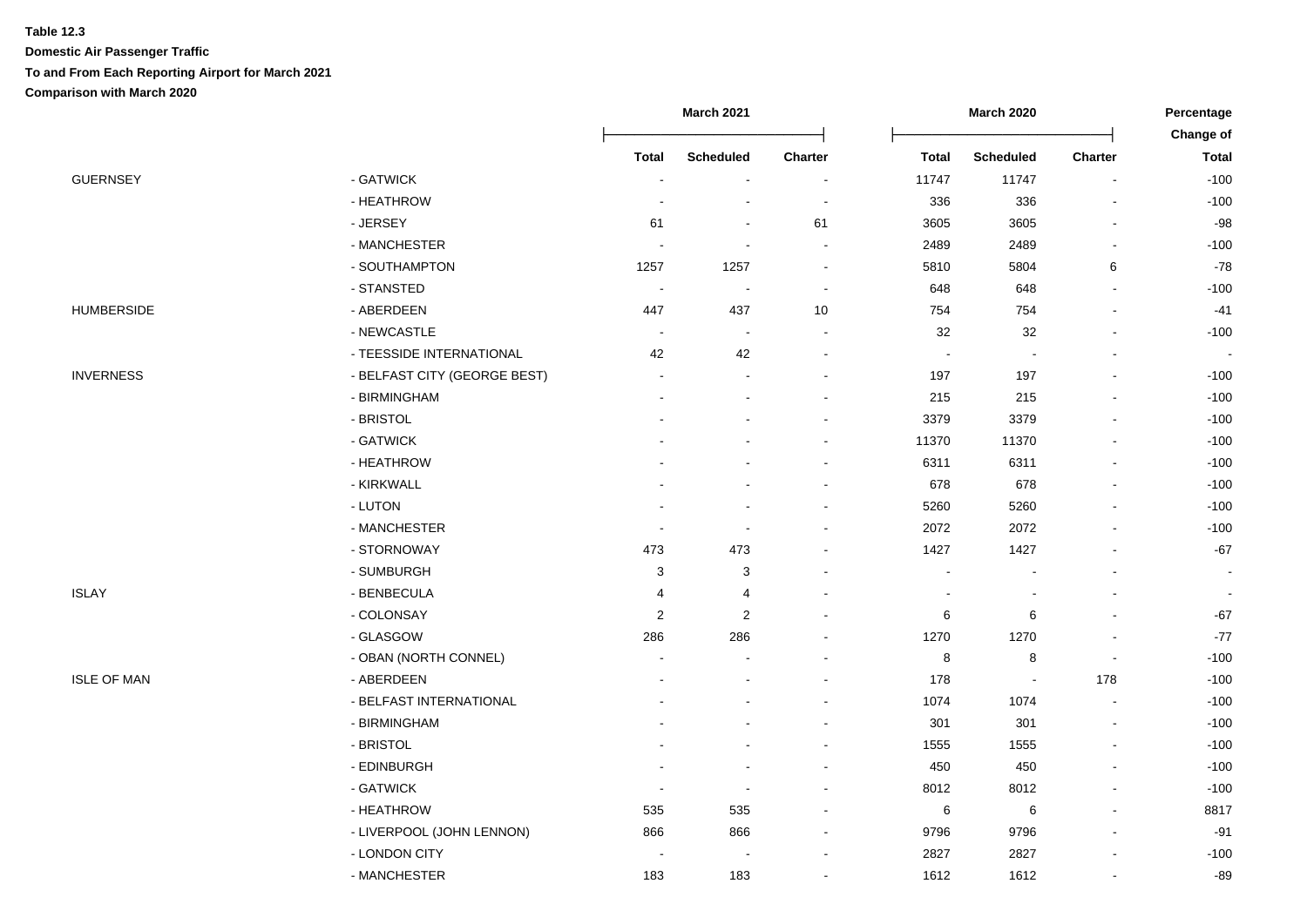|                           |                               |                          | <b>March 2021</b>        |         | <b>March 2020</b> |                          |                | Percentage               |
|---------------------------|-------------------------------|--------------------------|--------------------------|---------|-------------------|--------------------------|----------------|--------------------------|
|                           |                               |                          |                          |         |                   |                          |                | Change of                |
|                           |                               | <b>Total</b>             | <b>Scheduled</b>         | Charter | <b>Total</b>      | <b>Scheduled</b>         | <b>Charter</b> | <b>Total</b>             |
| <b>ISLE OF MAN</b>        | - SOUTHEND                    |                          | $\blacksquare$           | $\sim$  | 57                | 57                       |                | $-100$                   |
| JERSEY                    | - BIRMINGHAM                  |                          |                          |         | 548               | 548                      |                | $-100$                   |
|                           | - BRISTOL                     |                          |                          |         | 978               | 978                      |                | $-100$                   |
|                           | - CARDIFF WALES               |                          |                          |         | 110               | 110                      |                | $-100$                   |
|                           | - EAST MIDLANDS INTERNATIONAL |                          |                          |         | 418               | 418                      |                | $-100$                   |
|                           | - EDINBURGH                   |                          |                          |         | 1199              | 1199                     |                | $-100$                   |
|                           | - EXETER                      |                          | $\overline{\phantom{a}}$ |         | 429               | 429                      |                | $-100$                   |
|                           | - GATWICK                     | 248                      | 248                      |         | 32513             | 32513                    |                | $-99$                    |
|                           | - GLASGOW                     | 209                      | 209                      |         | 945               | 945                      |                | $-78$                    |
|                           | - GUERNSEY                    | 60                       | 60                       |         | 3685              | 3685                     |                | $-98$                    |
|                           | - HEATHROW                    | 2141                     | 2141                     |         | $\sim$            | $\overline{\phantom{a}}$ |                | $\blacksquare$           |
|                           | - LIVERPOOL (JOHN LENNON)     | $\overline{\phantom{a}}$ |                          |         | 5878              | 5878                     |                | $-100$                   |
|                           | - LONDON CITY                 | $\overline{\phantom{a}}$ |                          |         | 446               | 446                      |                | $-100$                   |
|                           | - LUTON                       | 184                      | 184                      |         | 533               | 533                      |                | $-65$                    |
|                           | - MANCHESTER                  |                          |                          |         | 1974              | 1974                     |                | $-100$                   |
|                           | - NEWCASTLE                   | <b>.</b>                 | $\overline{\phantom{a}}$ |         | 71                | $\blacksquare$           | 71             | $-100$                   |
|                           | - SOUTHAMPTON                 | 1600                     | 1600                     |         | 4439              | 4439                     |                | $-64$                    |
| KIRKWALL                  | - ABERDEEN                    | 2031                     | 1890                     | 141     | 2580              | 2580                     |                | $-21$                    |
|                           | - EDAY                        | 32                       | 32                       |         | 41                | 41                       |                | $-22$                    |
|                           | - EDINBURGH                   |                          | $\sim$                   |         | 1939              | 1939                     |                | $-100$                   |
|                           | - GLASGOW                     |                          | $\sim$                   |         | 861               | 861                      |                | $-100$                   |
|                           | - INVERNESS                   |                          | $\sim$                   |         | 352               | 352                      |                | $-100$                   |
|                           | - NORTH RONALDSAY             | 277                      | 277                      |         | 381               | 381                      |                | $-27$                    |
|                           | - PAPA WESTRAY                | 277                      | 277                      |         | 311               | 311                      |                | $-11$                    |
|                           | - SANDAY                      | 189                      | 189                      |         | 180               | 180                      |                | 5                        |
|                           | - STRONSAY                    | 235                      | 235                      |         | 234               | 234                      |                | $\overline{\phantom{a}}$ |
|                           | - SUMBURGH                    | 260                      | 260                      |         | 391               | 391                      |                | $-34$                    |
|                           | - WESTRAY                     | 177                      | 177                      |         | 190               | 190                      |                | $-7$                     |
| <b>LEEDS BRADFORD</b>     | - BELFAST CITY (GEORGE BEST)  | 782                      | 782                      |         | 1390              | 1390                     |                | -44                      |
|                           | - HEATHROW                    | $\blacksquare$           |                          |         | 4497              | 4497                     |                | $-100$                   |
|                           | - NEWQUAY                     |                          | $\sim$                   |         | 99                | 99                       |                | $-100$                   |
|                           | - SOUTHAMPTON                 |                          |                          |         | 666               | 666                      |                | $-100$                   |
| <b>LERWICK (TINGWALL)</b> | - FAIR ISLE                   | 33                       | 33                       |         | 120               | 120                      |                | $-72$                    |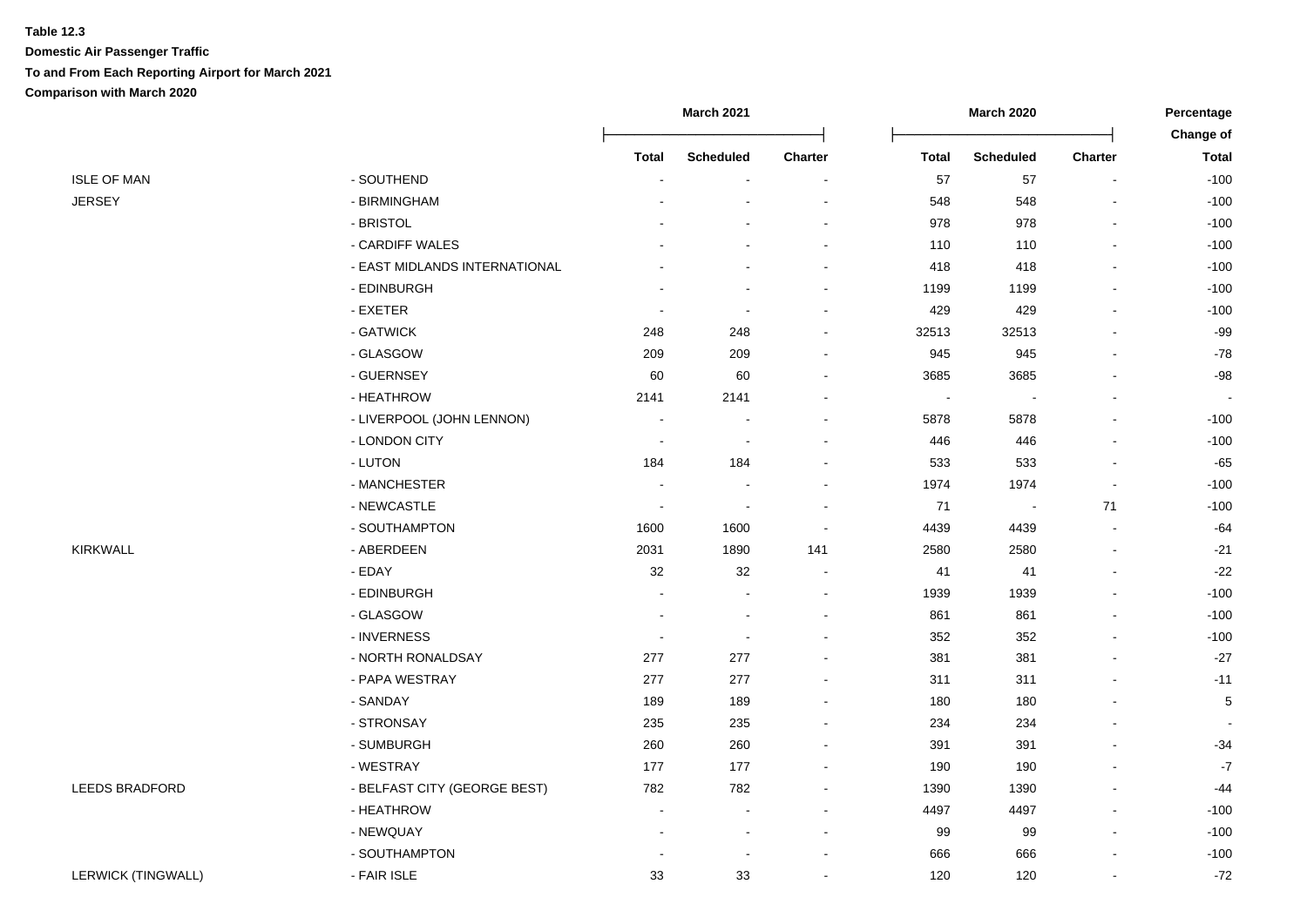|                           |                              |              | <b>March 2021</b> |                          |                          | <b>March 2020</b>        |                          | Percentage<br>Change of |
|---------------------------|------------------------------|--------------|-------------------|--------------------------|--------------------------|--------------------------|--------------------------|-------------------------|
|                           |                              | <b>Total</b> | <b>Scheduled</b>  | <b>Charter</b>           | <b>Total</b>             | <b>Scheduled</b>         | <b>Charter</b>           | <b>Total</b>            |
| <b>LERWICK (TINGWALL)</b> | - FOULA                      | 49           | 49                | $\sim$                   | 43                       | 43                       |                          | 14                      |
| LIVERPOOL (JOHN LENNON)   | - BELFAST INTERNATIONAL      | 3916         | 3916              | $\sim$                   | 30275                    | 30275                    |                          | $-87$                   |
|                           | - BIGGIN HILL                | 35           |                   | 35                       |                          |                          | $\overline{\phantom{a}}$ |                         |
|                           | - BOURNEMOUTH                | 78           |                   | ${\bf 78}$               | 96                       | $\blacksquare$           | 96                       | $-19$                   |
|                           | - CITY OF DERRY (EGLINTON)   |              | $\sim$            | $\sim$                   | 3363                     | 3363                     | $\overline{a}$           | $-100$                  |
|                           | - FARNBOROUGH                | 74           | $\sim$            | 74                       |                          |                          |                          | $\sim$                  |
|                           | - GATWICK                    | 42           | $\sim$            | 42                       | $\overline{\phantom{a}}$ |                          | $\blacksquare$           | $\sim$                  |
|                           | - ISLE OF MAN                | 853          | 853               | $\blacksquare$           | 9782                     | 9782                     |                          | $-91$                   |
|                           | - JERSEY                     |              |                   | $\sim$                   | 5851                     | 5851                     | $\blacksquare$           | $-100$                  |
|                           | - LONDON CITY                |              |                   | $\blacksquare$           | 39                       |                          | 39                       | $-100$                  |
|                           | - LUTON                      | 79           | $\sim$            | 79                       | 49                       | $\sim$                   | 49                       | 61                      |
| <b>MANCHESTER</b>         | - ABERDEEN                   | 968          | 960               | 8                        | 2689                     | 2689                     | $\sim$                   | $-64$                   |
|                           | - BELFAST CITY (GEORGE BEST) | 881          | 881               |                          | 2365                     | 2365                     |                          | $-63$                   |
|                           | - BELFAST INTERNATIONAL      | 4832         | 4832              |                          | 20222                    | 20215                    | $\overline{7}$           | $-76$                   |
|                           | - BRISTOL                    |              |                   |                          | 50                       | $\overline{\phantom{a}}$ | 50                       | $-100$                  |
|                           | - CAMBRIDGE                  |              |                   |                          | 59                       | 59                       | $\blacksquare$           | $-100$                  |
|                           | - EDINBURGH                  |              |                   |                          | 1007                     | 1007                     | $\blacksquare$           | $-100$                  |
|                           | - EXETER                     |              |                   |                          | 1311                     | 1311                     |                          | $-100$                  |
|                           | - GLASGOW                    |              |                   |                          | 89                       | 89                       |                          | $-100$                  |
|                           | - GUERNSEY                   |              |                   |                          | 2520                     | 2520                     |                          | $-100$                  |
|                           | - HEATHROW                   | 13168        | 13168             |                          | 28272                    | 28272                    |                          | $-53$                   |
|                           | - INVERNESS                  | $\sim$       |                   |                          | 2065                     | 2065                     |                          | $-100$                  |
|                           | - ISLE OF MAN                | 179          | 179               |                          | 1610                     | 1610                     |                          | $-89$                   |
|                           | - JERSEY                     |              |                   |                          | 1982                     | 1982                     |                          | $-100$                  |
|                           | - LONDON CITY                |              |                   |                          | 149                      | 149                      |                          | $-100$                  |
|                           | - NEWQUAY                    |              |                   |                          | 479                      | 479                      | $\blacksquare$           | $-100$                  |
|                           | - SOUTHAMPTON                |              |                   |                          | 2333                     | 2333                     | $\overline{\phantom{a}}$ | $-100$                  |
|                           | - STANSTED                   |              |                   |                          | 308                      | $\sim$                   | 308                      | $-100$                  |
| <b>NEWCASTLE</b>          | - ABERDEEN                   | 529          | 529               |                          | 2133                     | 2133                     | $\overline{\phantom{a}}$ | $-75$                   |
|                           | - BELFAST INTERNATIONAL      | 2917         | 2917              | $\overline{\phantom{a}}$ | 13454                    | 13392                    | 62                       | $-78$                   |
|                           | - BIRMINGHAM                 | 158          | $\sim$            | 158                      | $\blacksquare$           | $\blacksquare$           | $\blacksquare$           | $\blacksquare$          |
|                           | - BRISTOL                    |              |                   |                          | 9092                     | 8916                     | 176                      | $-100$                  |
|                           | - EXETER                     |              |                   |                          | 376                      | 376                      |                          | $-100$                  |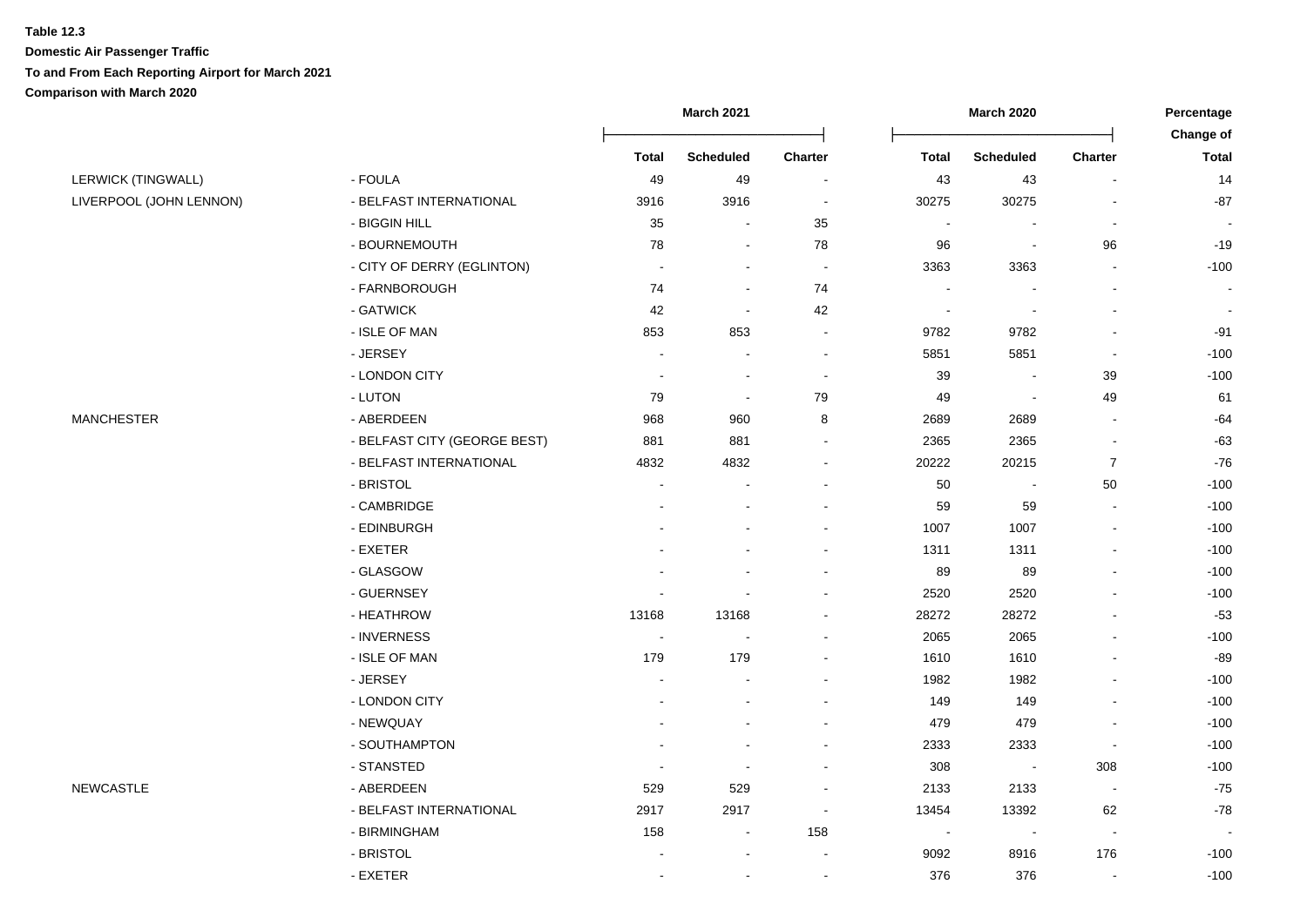|                  |                               | March 2021               |                          |                          |                          | March 2020               |                          | Percentage     |
|------------------|-------------------------------|--------------------------|--------------------------|--------------------------|--------------------------|--------------------------|--------------------------|----------------|
|                  |                               |                          |                          |                          |                          |                          |                          | Change of      |
|                  |                               | <b>Total</b>             | <b>Scheduled</b>         | <b>Charter</b>           | Total                    | <b>Scheduled</b>         | <b>Charter</b>           | <b>Total</b>   |
| <b>NEWCASTLE</b> | - GATWICK                     | 38                       | $\sim$                   | 38                       | $\overline{\phantom{a}}$ | $\blacksquare$           |                          |                |
|                  | - HEATHROW                    | 2497                     | 2497                     |                          | 21537                    | 21537                    |                          | $-88$          |
|                  | - SOUTHAMPTON                 |                          |                          |                          | 1283                     | 1283                     |                          | $-100$         |
| NEWQUAY          | - HEATHROW                    |                          |                          |                          | 1420                     | 1420                     |                          | $-100$         |
|                  | - ISLES OF SCILLY (ST.MARYS)  |                          |                          |                          | 439                      | 439                      |                          | $-100$         |
|                  | - LEEDS BRADFORD              |                          |                          | $\overline{\phantom{a}}$ | 101                      | 101                      | $\overline{a}$           | $-100$         |
|                  | - MANCHESTER                  |                          | $\blacksquare$           |                          | 484                      | 484                      | $\sim$                   | $-100$         |
| <b>NORWICH</b>   | - ABERDEEN                    | 1323                     | 1323                     | $\blacksquare$           | 2308                     | 2308                     |                          | $-43$          |
|                  | - DONCASTER SHEFFIELD         | 70                       | $\overline{\phantom{a}}$ | 70                       | 62                       | 32                       | 30                       | 13             |
|                  | - EAST MIDLANDS INTERNATIONAL | 69                       | $\overline{\phantom{a}}$ | 69                       | $\overline{\phantom{a}}$ | ÷,                       | $\overline{\phantom{a}}$ |                |
|                  | - EDINBURGH                   |                          | $\overline{a}$           | $\overline{\phantom{a}}$ | 1049                     | 1049                     | $\blacksquare$           | $-100$         |
|                  | - GLASGOW                     | $\sqrt{2}$               | $\blacksquare$           | $\boldsymbol{2}$         | $\blacksquare$           | $\overline{\phantom{a}}$ | $\blacksquare$           | $\blacksquare$ |
| <b>PRESTWICK</b> | - STANSTED                    | 31                       | 31                       | ÷                        | ÷                        | $\overline{a}$           | $\sim$                   |                |
| <b>SCATSTA</b>   | - ABERDEEN                    |                          | J.                       | $\overline{a}$           | 3545                     | $\blacksquare$           | 3545                     | $-100$         |
| SOUTHAMPTON      | - ABERDEEN                    |                          |                          |                          | 6                        | 6                        |                          | $-100$         |
|                  | - ALDERNEY                    |                          |                          |                          | 820                      | 820                      | $\blacksquare$           | $-100$         |
|                  | - BELFAST CITY (GEORGE BEST)  |                          |                          | $\blacksquare$           | 892                      | 892                      |                          | $-100$         |
|                  | - DONCASTER SHEFFIELD         | 39                       | $\blacksquare$           | 39                       |                          | $\overline{\phantom{a}}$ | $\sim$                   |                |
|                  | - EDINBURGH                   |                          |                          | $\overline{\phantom{a}}$ | 1488                     | 1488                     | $\blacksquare$           | $-100$         |
|                  | - GATWICK                     |                          |                          | $\overline{\phantom{a}}$ | $\overline{2}$           | $\overline{c}$           |                          | $-100$         |
|                  | - GLASGOW                     | 15                       | 15                       | $\blacksquare$           | 1581                     | 1581                     |                          | $-99$          |
|                  | - GUERNSEY                    | 1239                     | 1239                     |                          | 5584                     | 5584                     |                          | $-78$          |
|                  | - JERSEY                      | 1564                     | 1564                     |                          | 4465                     | 4465                     |                          | $-65$          |
|                  | - LEEDS BRADFORD              | $\overline{\phantom{a}}$ | $\blacksquare$           | $\overline{\phantom{a}}$ | 674                      | 674                      | $\overline{a}$           | $-100$         |
|                  | - MANCHESTER                  | 40                       | ÷                        | 40                       | 2321                     | 2321                     | $\sim$                   | $-98$          |
|                  | - NEWCASTLE                   |                          | $\overline{a}$           |                          | 1340                     | 1279                     | 61                       | $-100$         |
|                  | - TEESSIDE INTERNATIONAL      | 71                       | $\tilde{\phantom{a}}$    | 71                       | 216                      | 216                      | $\blacksquare$           | $-67$          |
| STORNOWAY        | - BENBECULA                   | 1125                     | 1125                     | $\overline{\phantom{a}}$ | 426                      | 426                      | $\blacksquare$           | 164            |
|                  | - EDINBURGH                   | $\overline{\phantom{a}}$ | $\overline{\phantom{a}}$ |                          | 909                      | 909                      |                          | $-100$         |
|                  | - GLASGOW                     | 177                      | 177                      | $\overline{\phantom{a}}$ | 3751                     | 3751                     | $\blacksquare$           | $-95$          |
|                  | - INVERNESS                   | 407                      | 407                      | $\overline{\phantom{a}}$ | 1342                     | 1342                     | $\blacksquare$           | $-70$          |
| <b>SUMBURGH</b>  | - ABERDEEN                    | 3998                     | 1175                     | 2823                     | 4660                     | 3192                     | 1468                     | $-14$          |
|                  | - EDINBURGH                   | 24                       | 24                       | $\blacksquare$           | 1517                     | 1517                     | $\blacksquare$           | $-98$          |